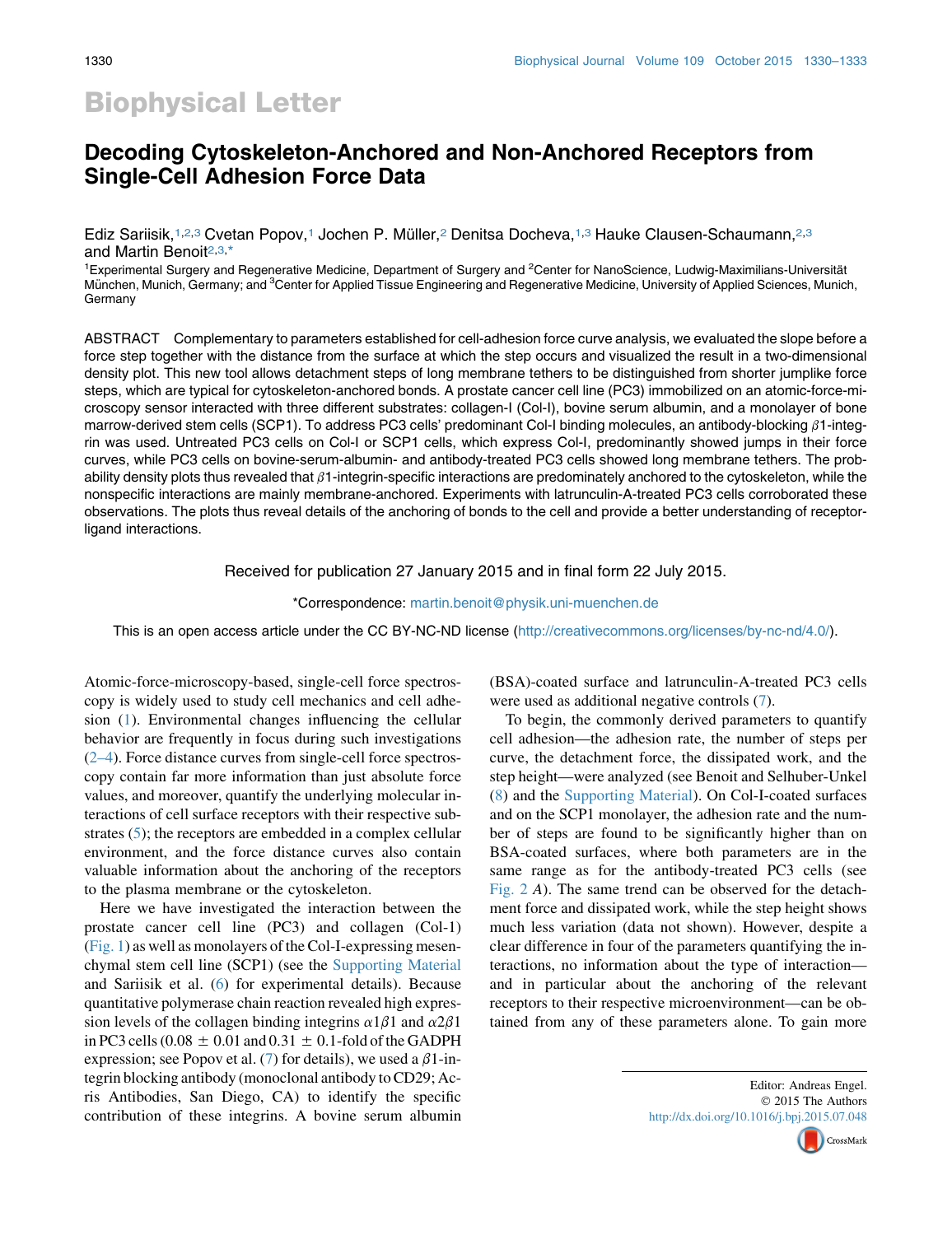<span id="page-1-0"></span>

FIGURE 1 Two force traces of a PC3 cell separated from a Col-I substrate at a velocity of 3  $\mu$ m/s after contacts of 0.3 s at 100 pN. (Crosses) Steps. (Black line) Smoothed force trace. A line-fit indicates the slope before a step. (A) Jumplike steps were defined at slopes  $<-10$  pN/ $\mu$ m. (B) Tetherlike steps, caused by membrane tubes pulled from the cell by bonds not anchored to the cytoskeleton, typically show slopes of 0  $\pm$  10 pN/ $\mu$ m. To see this figure in color, go online.

detailed insight into the receptor anchoring to the cell membrane or cytoskeleton, we extracted two additional parameters from the data and displayed them in normalized



two-dimensional probability density maps: the position of detachment force steps (distance from the contact point), and the slope before each step.

Interactions involving receptors linked to the cytoskeleton typically exhibit a clear rise in force just before the unbinding event, like in the force curve displayed in Fig. 1 A ([2\)](#page-3-0). On the other hand, long plateaus with slopes around zero, as displayed in Fig.  $1 \, B$ , are typical of tethers being pulled out of the cell membrane. Here the constant force before the unbinding event is caused by the constant tension of the plasma membrane [\(8–10\)](#page-3-0).

We evaluated the step position using the step detection algorithm developed by Opfer and Gottschalk ([11](#page-3-0)) and the slope using a linear fit starting 500 nm before each force step  $(6)$  $(6)$ . Fig. 2, B and C, shows histograms of the position and slope. In Fig. 2 D, both parameters are combined in a color-coded, two-dimensional probability density plot (i.e., the two-dimensional plot). As can be seen from this twodimensional plot of PC3 cells on Col-I, there are two distinct regions: one at step positions between 0.5 and 1  $\mu$ m and slopes at  $\sim$  -30 pN/ $\mu$ m, pointing to membrane-linked cellular receptors; and a second one at  $\sim$ 3  $\mu$ m and slopes close to  $0 \text{ pN}/\mu \text{m}$ , which represents membrane tethers.

[Fig. 3](#page-2-0) shows slope-versus-step-position plots of interactions of PC3 cells (and antibody-treated PC3 cells) with Col-I- and BSA-coated substrates as well as with SCP1 monolayers. As already mentioned, on the Col-I-coated substrate (Fig.  $3A$  is identical to Fig.  $2D$ ), there are two distinct peaks—one that resembles interactions of cytoskeletonlinked receptors (jumps), and one that resembles membrane tethers. Without antibody blocking of  $\beta$ 1-integrin, the

> FIGURE 2 (A) Number of steps versus adhesion rate reveals that PC3 cells after antibody treatment interact nonspecifically, like on BSA. For each probed interaction, 10 different cells with at least 100 force traces each were measured. Standard errors are given as error bars. (B) Histogram of the step positions and (C) corresponding slopes of untreated PC3 cells on collagen substrate. (Gray subsection) Membrane tethers (Gaussian fitted on top). (D) A smoothed two-dimensional probability density plot of the slope versus step position reveals cumulated jumps and a few longer tethers. (Black lines) Zero slope and 1  $\mu$ m step position. (White line at -10 pN/ $\mu$ m) Apparent best border between tether region and jump region. (Inset, colored bar codes for the probability densities.) To see this figure in color, go online.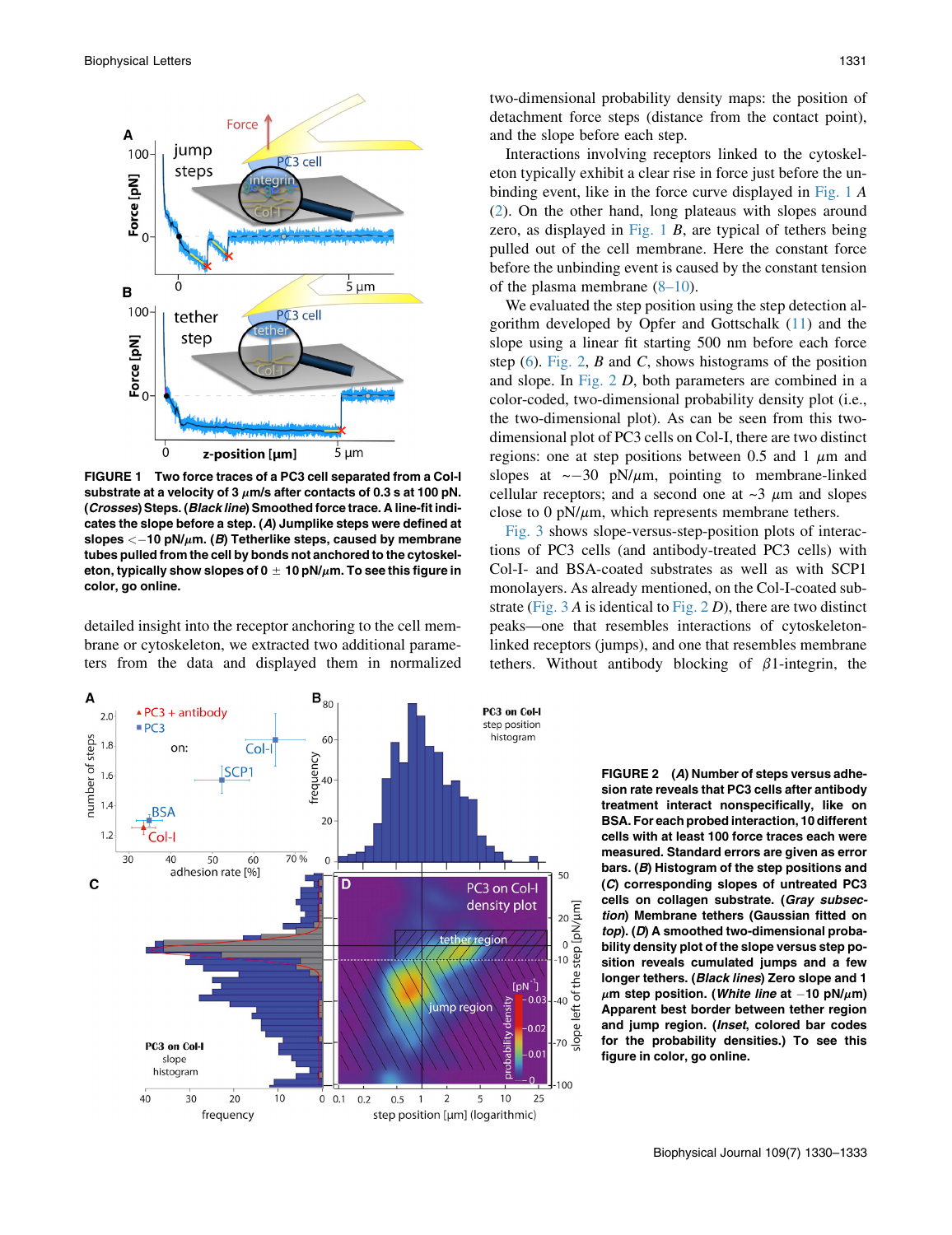<span id="page-2-0"></span>

FIGURE 3 Two-dimensional probability density plots of PC3 cells interacting specifically with Col-I  $(A)$  and SCP1 cells  $(C)$ and nonspecifically with BSA  $(D)$ .  $(B)$  PC3 cells treated with monoclonal antibody to CD29/integrin  $\beta$ 1 also interact nonspecifi-cally with Col-I (see [Fig. 2](#page-1-0) D for color-coding of the probability densities). To see this figure in color, go online.

majority of interactions are clearly jumplike. If the PC3 cells are incubated with an anti- $\beta$ 1 antibody (Fig. 3 B), the majority of interactions shift to the tether region of the plot. Similarly, if the cells are treated with latrunculin-A, a drug that disrupts the actin cytoskeleton by blocking G-actin, virtually all interactions are shifted to the tether region (see Fig. S1).

In contrast to the Col-I substrate, PC3 cells probed on the SCP1 substrate show fewer tethers and densely cumulate their jumplike steps at  $-30$  pN/ $\mu$ m and a distance of  $\sim$ 1.7  $\mu$ m. This shift to higher step positions reflects the mechanical properties of the softer SCP1 cell layer compared to the stiff Col-I-coated substrate (compare the parts of Fig. 3, A and C). The reduced number of tethers indicates an increased coupling of receptors to the cytoskeleton on the SCP1 substrate compared to the collagen substrate. This may reflect an optimized accessibility of receptor-ligand pairs between interacting cells, as well as an effective suppression of nonspecific interactions compared to the collagen-coated glass substrates ([12\)](#page-3-0).

Finally, on BSA-coated substrates, the adhesion rate and number of steps is significantly lower ([Fig. 2](#page-1-0)A), as can be expected for a substrate allowing only nonspecific interactions. Accordingly, the initial jump population (Fig. 3 A) is shifted toward tethers, and only a few jumps remain (Fig. 3 D).

In summary, the slope position density plots help to visualize the embedding and anchorage of adhesion molecules in the cell. They reflect the substrate-dependent complex adhesion behavior of cells. In combination with results of complementing techniques, such as quantitative polymerase chain reaction and blocking experiments, their readout allows identification of the specificity of the cellular interaction in the slope-position plane and strengthens the interpretation of single-cell force spectroscopy data, in particular with respect to the anchoring of the receptors in the cell.

#### SUPPORTING MATERIAL

Supporting Materials and Methods and four figures are available at [http://](http://www.biophysj.org/biophysj/supplemental/S0006-3495(15)00785-7) [www.biophysj.org/biophysj/supplemental/S0006-3495\(15\)00785-7](http://www.biophysj.org/biophysj/supplemental/S0006-3495(15)00785-7).

#### AUTHOR CONTRIBUTIONS

E.S. performed the atomic-force-microscopy measurements and quantitative polymerase chain reaction work and evaluated the data together with J.P.M.; C.P. designed the quantitative polymerase chain reaction method and the cell treatments; D.D., H.C.-S., and M.B. designed the project and supervised the experiments; and H.C.-S. and M.B. wrote the article together with E.S.

### ACKNOWLEDGMENTS

We thank Erich Sackmann, Hermann Gaub, Stefanie Sudhop, and Michael Nash for helpful discussions, and Angelika Kardinal and Thomas Nicolaus for advice and support with the cell culturing.

We gratefully acknowledge financial support of the Ministry of National Education of Turkey, and of the German Excellence Initiative, via the Nanosystems Initiative Munich and the Deutsche Forschungsgemeinschaft.